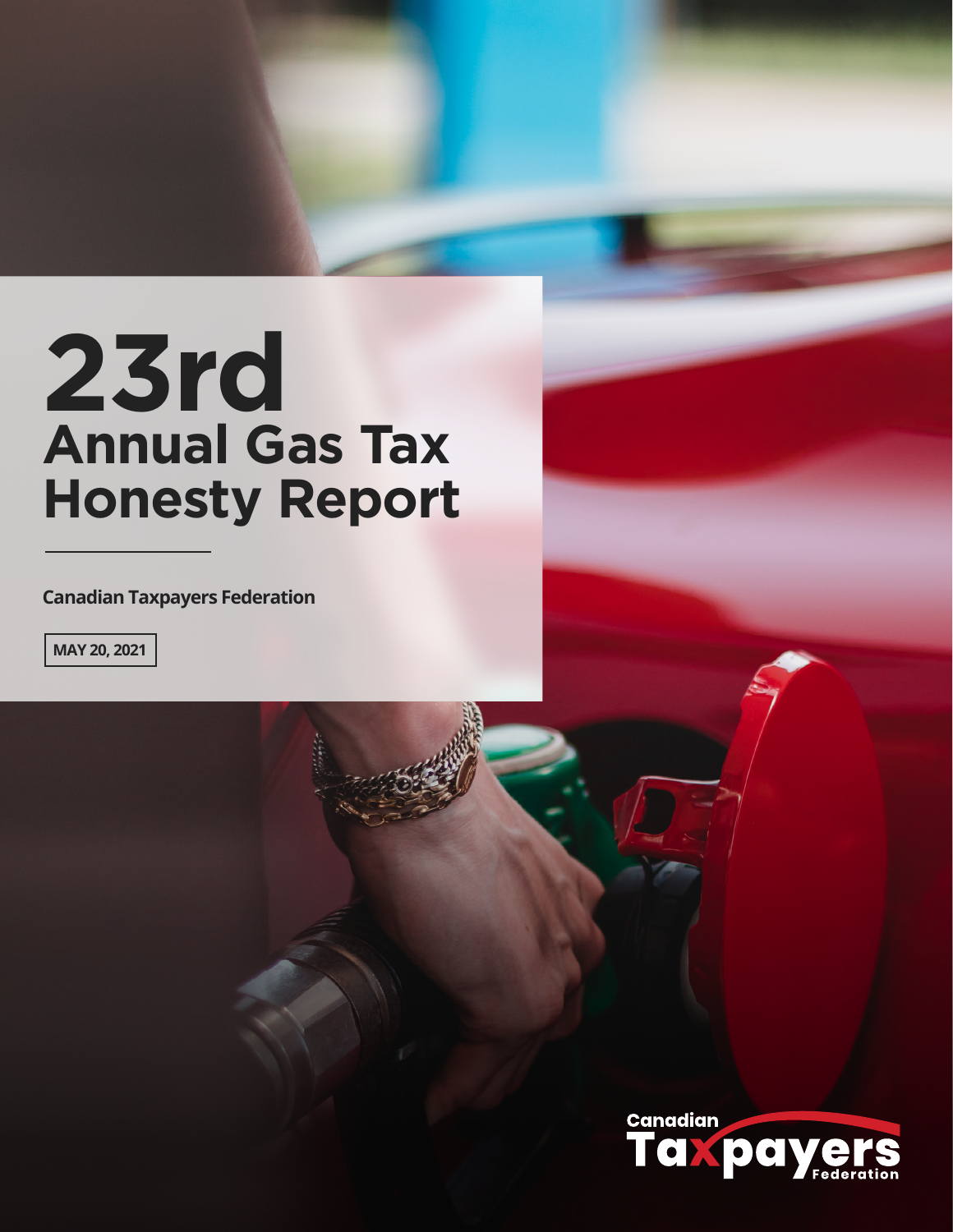## **Contents**

| <b>About the Canadian Taxpayers Federation</b> | 1              |
|------------------------------------------------|----------------|
| <b>Overview</b>                                | $\overline{2}$ |
| <b>Canadian Gas Taxes</b>                      | 3              |
| Gas Price Ranking                              | 3              |
| Gas Tax Ranking                                | 3              |
| Tax Changes Since Last Year                    | $\overline{4}$ |
| <b>Canadian Carbon Taxes</b>                   | $\overline{4}$ |
| Tax-on-Tax                                     | 5              |
| <b>Tax Breakdown</b>                           | 6              |
| Gasoline                                       | 6              |
| <b>Diesel</b>                                  | 6              |
| <b>Tax per Fill-Up</b>                         | 7              |
| <b>Methodology Notes</b>                       | 7              |
| <b>Annex</b>                                   | 8              |
| Carbon tax dishonesty                          | 8              |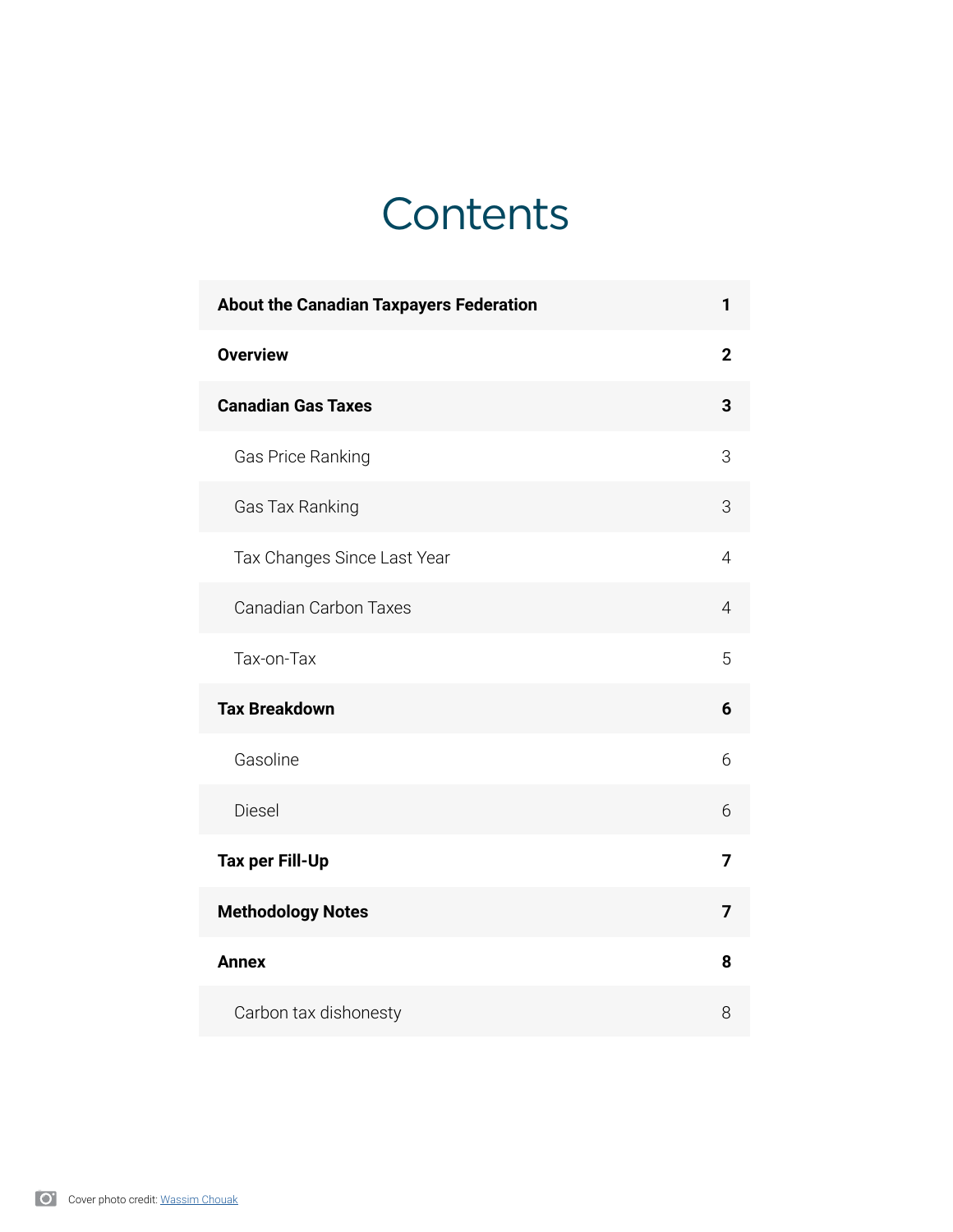## <span id="page-2-0"></span>About the Canadian Taxpayers Federation

The Canadian Taxpayers Federation is a federally incorporated, not-for-profit citizens' group dedicated to lower taxes, less waste and accountable government.

The CTF was founded in Saskatchewan in 1990 when the Association of Saskatchewan Taxpayers and the Resolution One Association of Alberta joined forces to create a national organization. At the end of 2020, the CTF had over 235,000 supporters nationwide.

The CTF maintains a federal office in Ottawa and regional offices in British Columbia, Alberta, Prairie (Saskatchewan and Manitoba), Ontario, Québec and Atlantic Canada. Regional offices conduct research and advocacy activities specific to their provinces in addition to acting as regional organizers of Canada-wide initiatives.

CTF offices field hundreds of media interviews each month, hold press conferences and issue regular news releases, commentaries, online postings and publications to advocate on behalf of CTF supporters. CTF representatives speak at functions, make presentations to government, meet with politicians and organize petition drives, events and campaigns to mobilize citizens to effect public policy change. Each week CTF offices send out Let's Talk Taxes commentaries to more than 800 media outlets and personalities across Canada.

Any Canadian taxpayer committed to the CTF's mission is welcome to join at no cost and receive emailed Action Updates. Financial supporters can additionally receive the CTF's flagship publication The Taxpayer magazine, published three times a year.

The CTF is independent of any institutional or partisan affiliations. All CTF staff, board members and representatives are prohibited from donating to or holding a membership in any political party. In 2019-20, the CTF raised \$4.8 million on the strength of 31,665 donations. Donations to the CTF are not tax deductible as a charitable contribution.



**Canadian Taxpayers Federation** PO Box 14043 Richmond Road PO, Calgary, AB T3E 7Y7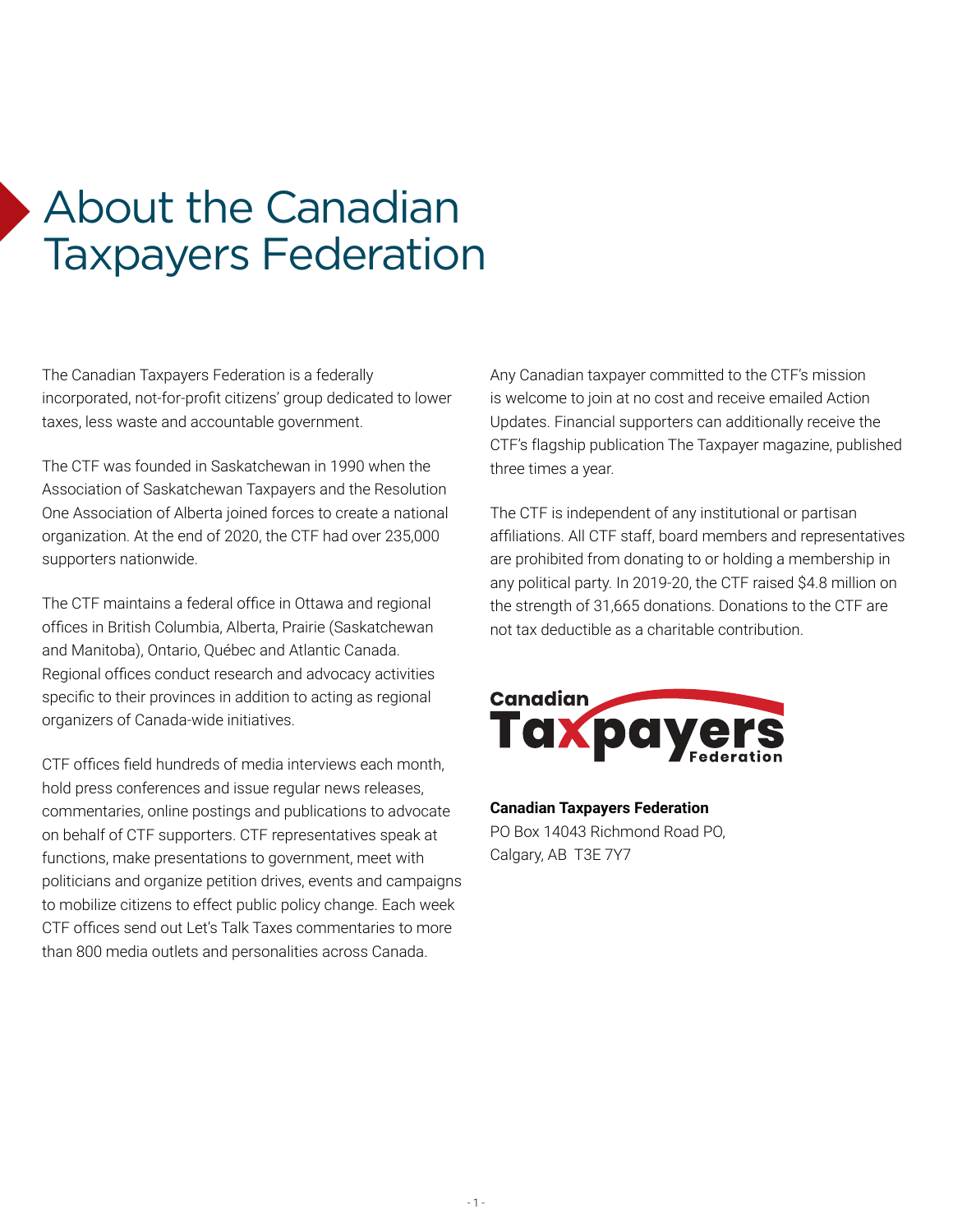

## <span id="page-3-0"></span>**Overview**

Gas Tax Honesty Day highlights the hidden taxes Canadians pay every time they fill-up. Gas taxes include the sales taxes you see on your receipt, but also federal excise tax, provincial excise tax, and carbon taxes you don't see. In some cities, you also pay a hidden transit tax.

In Ontario, Alberta, Saskatchewan and Manitoba, the federal government has imposed its own carbon tax. In all other provinces, carbon taxes are a provincial matter.

Despite the ongoing pandemic, on April 1, 2021, the federal government raised the carbon tax by \$10 per tonne from \$30 per tonne to [\\$40 per tonne tax](https://www.canada.ca/en/revenue-agency/services/forms-publications/publications/fcrates/fuel-charge-rates.html). Ottawa's [plan](https://www.canada.ca/en/services/environment/weather/climatechange/climate-plan/climate-plan-overview/healthy-environment-healthy-economy.html#toc0) is to increase it further to \$50 per tonne by 2022 and then it will rise \$15 per year until it hits \$170 per tonne in 2030.

According to the [Canada Revenue Agency,](https://www.canada.ca/en/revenue-agency/services/forms-publications/publications/fcrates/fuel-charge-rates.html) the carbon tax increase translates to 8.8 cents per litre of gasoline. In 2030, the increase in carbon tax will translate to a 39.6 cents per litre increase in the price of gasoline.

Quebec and Nova Scotia are using cap-and-trade carbon tax schemes, which both charge lower amounts per tonne than the federal backstop, but were approved by the federal government.

Newfoundland and Labrador increased its carbon tax on Nov. 7, 2020, from \$20 per tonne to \$30 tonne.

On April 1, 2021, [British Columbia](https://www2.gov.bc.ca/gov/content/environment/climate-change/planning-and-action/carbon-tax#:~:text=On%20April%201%2C%202019%2C%20B.C.,increase%20was%20postponed%20in%202020.) has raised its carbon tax from \$40 to \$45 per tonne and is scheduled to increase it to \$50 per tonne on April 1, 2022. New Brunswick increased its carbon tax on the same day to \$40 per tonne, from \$30 per tonne.

Prince Edward Island has not announced any change to its carbon tax rate in 2021.

The federal government has increased its carbon for the second time since the pandemic started, to \$40 per tonne. This increased carbon taxes in Alberta, Saskatchewan, Manitoba and Ontario.

All the gas and diesel price information in this report is from Kent Marketing Services Limited's [price information](http://charting.kentgroupltd.com/) for April 2021.



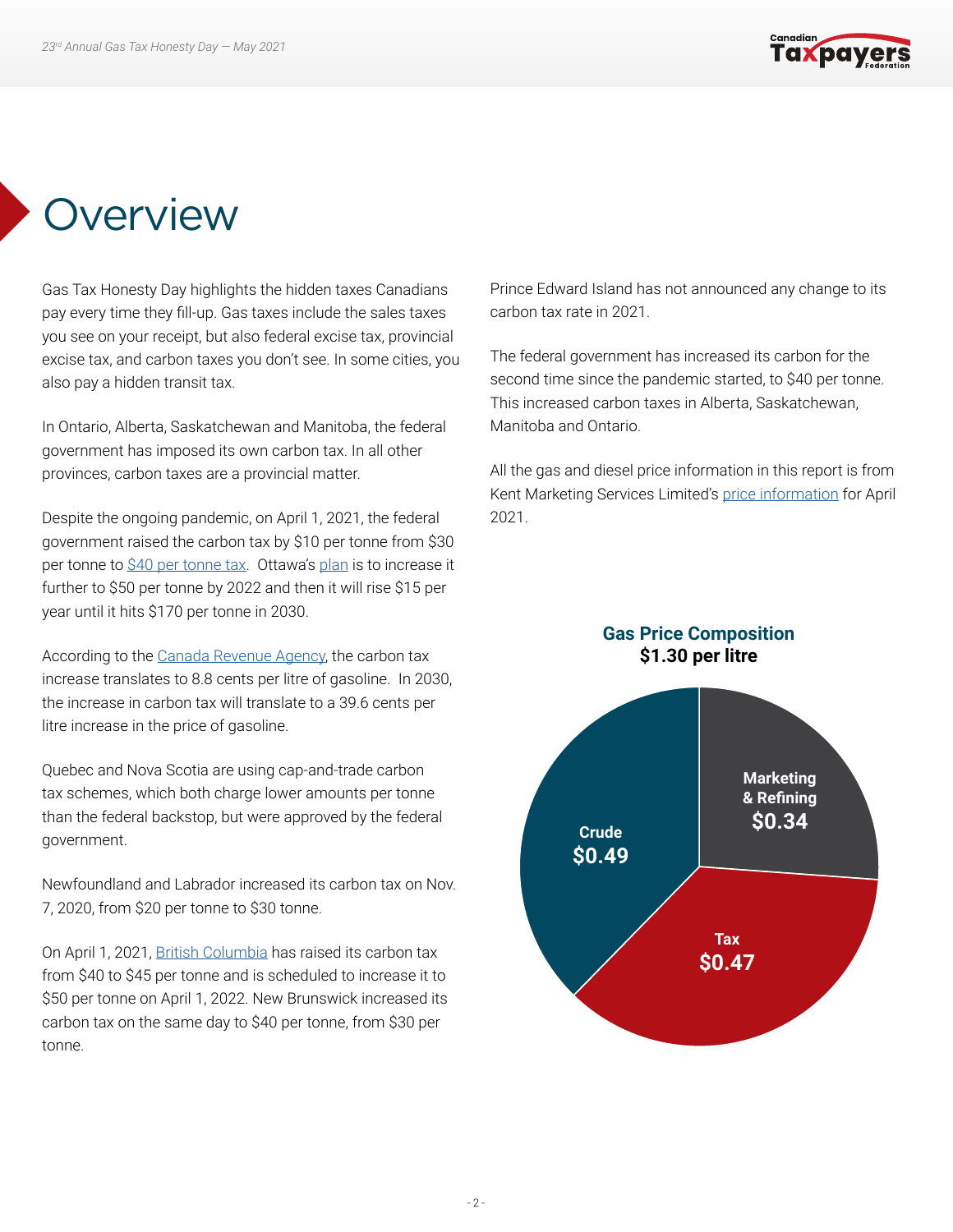

## <span id="page-4-0"></span>Canadian Gas Taxes

### Gas Price Ranking

Vancouver has the highest gas prices in the country at \$1.52 per litre (April 2021 average), with 54 cents of the total being tax. Victoria has the second highest pump prices at \$1.48 per litre. The rest of the province comes in fourth at \$1.33 per litre. The difference between those three regions of the same province can be partly explained by the transit taxes that are being applied in Vancouver (18.5 cents per litre) and Victoria (5.5 cents per litre). Newfoundland and Labrador comes in third.

|                | <b>Gas Price Ranking</b>                       |               |                  |                           |                              |  |  |  |  |  |
|----------------|------------------------------------------------|---------------|------------------|---------------------------|------------------------------|--|--|--|--|--|
|                | Province/<br>City                              | Pump<br>Price | Pre-tax<br>Price | <b>Tax</b><br><b>Bill</b> | <b>Tax</b><br><b>Portion</b> |  |  |  |  |  |
| 1              | Vancouver                                      | \$1.52        | \$0.98           | \$0.54                    | 36%                          |  |  |  |  |  |
| $\overline{2}$ | Victoria                                       | \$1.48        | \$1.01           | \$0.47                    | 32%                          |  |  |  |  |  |
| 3              | Newfoundland and<br>Labrador                   | \$1.43        | \$0.93           | \$0.50                    | 35%                          |  |  |  |  |  |
| $\overline{4}$ | <b>BC</b> outside of Vancouver<br>and Victoria | \$1.33        | <b>SO.92</b>     | <b>SO.41</b>              | 31%                          |  |  |  |  |  |
| 5              | Montréal                                       | \$1.28        | \$0.74           | \$0.54                    | 42%                          |  |  |  |  |  |
| 6              | Saskatchewan                                   | \$1.28        | \$0.88           | \$0.40                    | 31%                          |  |  |  |  |  |
| 7              | Ontario                                        | \$1.27        | \$0.79           | \$0.48                    | 38%                          |  |  |  |  |  |
| 8              | Nova Scotia                                    | \$1.26        | \$0.83           | \$0.43                    | 34%                          |  |  |  |  |  |
| 9              | New Brunswick                                  | \$1.26        | \$0.80           | \$0.46                    | 37%                          |  |  |  |  |  |
| 10             | PEI                                            | \$1.26        | \$0.85           | \$0.42                    | 33%                          |  |  |  |  |  |
| 11             | Quebec with regular rate                       | \$1.25        | \$0.77           | \$0.48                    | 39%                          |  |  |  |  |  |
| 12             | Manitoba                                       | \$1.22        | \$0.84           | \$0.39                    | 32%                          |  |  |  |  |  |
| 13             | Alberta                                        | \$1.21        | \$0.84           | \$0.38                    | 31%                          |  |  |  |  |  |

### Gas Tax Ranking

Montreal and Vancouver pay the highest gas tax in the country in terms of dollar value, at 54 cents per litre. They are closely followed by Newfoundland and Labrador at 50 cents per litre. Both Vancouver and Montreal have transit taxes.

| <b>Gas Tax Ranking</b> |                                            |            |                  |               |            |  |  |  |  |
|------------------------|--------------------------------------------|------------|------------------|---------------|------------|--|--|--|--|
|                        | Province/<br>City                          | <b>Tax</b> | Pre-Tax<br>Price | Pump<br>Price | <b>Tax</b> |  |  |  |  |
| 1                      | Montreal                                   | \$0.54     | \$0.74           | \$1.28        | 42%        |  |  |  |  |
| $\overline{2}$         | Vancouver                                  | \$0.54     | \$0.98           | \$1.52        | 36%        |  |  |  |  |
| 3                      | Newfoundland and<br>Labrador               | \$0.50     | \$0.93           | \$1.43        | 35%        |  |  |  |  |
| 4                      | Ouebec with<br>regular rate                | \$0.48     | \$0.77           | \$1.25        | 39%        |  |  |  |  |
| 5                      | Ontario                                    | \$0.48     | \$0.79           | \$1.27        | 38%        |  |  |  |  |
| 6                      | Victoria                                   | \$0.47     | \$1.01           | \$1.48        | 32%        |  |  |  |  |
| 7                      | New Brunswick                              | \$0.46     | \$0.80           | \$1.26        | 37%        |  |  |  |  |
| 8                      | Nova Scotia                                | \$0.43     | \$0.83           | \$1.26        | 34%        |  |  |  |  |
| g                      | PFI                                        | \$0.42     | \$0.85           | \$1.26        | 33%        |  |  |  |  |
| 10                     | BC outside of<br>Vancouver and<br>Victoria | \$0.41     | \$0.92           | \$1.33        | 31%        |  |  |  |  |
| 11                     | Saskatchewan                               | \$0.40     | \$0.88           | \$1.28        | 31%        |  |  |  |  |
| 12                     | Manitoba                                   | \$0.39     | \$0.84           | \$1.22        | 32%        |  |  |  |  |
| 13                     | Alberta                                    | \$0.38     | \$0.84           | \$1.21        | 31%        |  |  |  |  |

*\*Dollars per litre*

*\*Dollars per litre*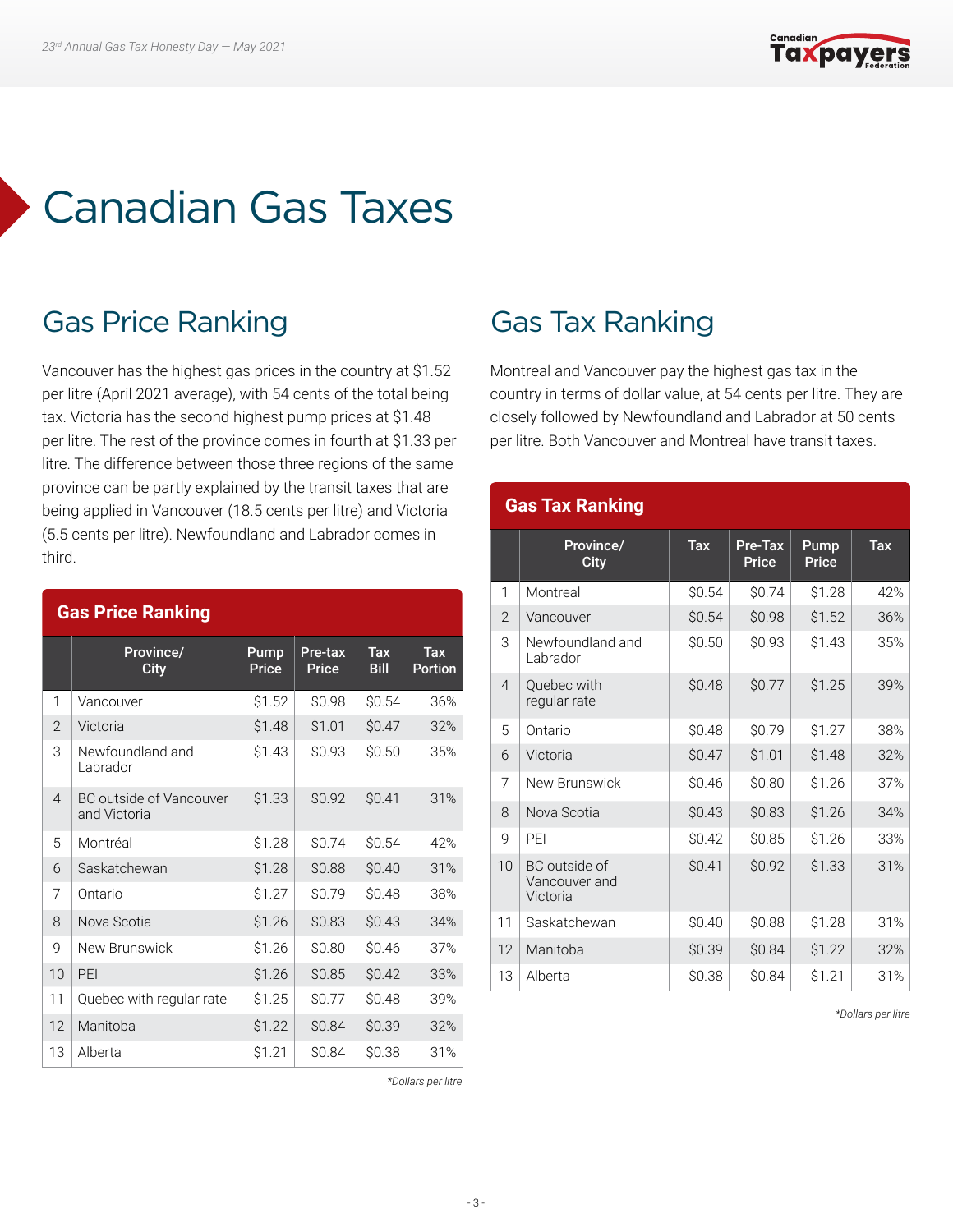

### <span id="page-5-0"></span>Tax Changes Since Last Year

New Brunswick has the highest increase in gas taxes compared to the prior year. Nova Scotia and Ontario are tied for the next largest increases.

Part of the tax increase can be attributed to increased sales tax revenues as a result of higher pre-tax gas prices. This is the case in Nova Scotia, which saw a large increase as a result of its 15 per cent HST. Some provinces have seen individual fuel taxes go up as well.

New Brunswick and Ontario's tax bills increased due to the increase in carbon taxes in those provinces from 6.6 per litre to 8.8 cents per litre.

Newfoundland and Labrador decreased its provincial gas tax by 2 cents per litre to offset the 2 cents per litre increase in carbon taxes in that province, but its total gas tax bill still increased by 6 cents per litre compared to the prior year.

All the remaining provinces' fuel tax rates have not changed in the past year.

#### **Changes Since Last Year**

|                | Province/<br>City                    | Pump<br>Price<br>(S/L) | <b>Tax Bill</b><br>(S/L) |
|----------------|--------------------------------------|------------------------|--------------------------|
| 1              | New Brunswick                        | \$0.52                 | \$0.09                   |
| $\overline{2}$ | Nova Scotia                          | \$0.57                 | \$0.08                   |
| 3              | Ontario                              | \$0.48                 | \$0.08                   |
| $\overline{4}$ | Manitoba                             | \$0.54                 | \$0.07                   |
| 5              | PFI                                  | \$0.52                 | \$0.07                   |
| 6              | Newfoundland                         | \$0.61                 | \$0.06                   |
| 7              | Montreal                             | \$0.42                 | \$0.05                   |
| 8              | Saskatchewan                         | \$0.59                 | \$0.05                   |
| 9              | Alberta                              | \$0.56                 | \$0.05                   |
| 10             | Quebec with regular rate             | \$0.43                 | \$0.03                   |
| 11             | Vancouver                            | \$0.55                 | \$0.03                   |
| 12             | Victoria                             | \$0.48                 | \$0.03                   |
| 13             | BC outside of Vancouver and Victoria | \$0.47                 | \$0.03                   |

*\*Dollars per litre*

## Canadian Carbon Taxes

Since 2018, the federal government is imposing a minimum carbon tax on the provinces. Should provincial governments have carbon taxes lower than the federal minimum, it will step in and impose its own carbon tax. This is what has been done in Alberta, Saskatchewan, Manitoba, and Ontario.

Between 2018 and 2022, the federal carbon tax backstop is increasing by \$10 per tonne per year, reaching \$50 per tonne in 2022. Despite the COVID-19 pandemic, the federal government chose to keep going with its planned carbon tax hike, raising its backstop to \$40 per tonne on April 1, 2021. This is expected to translate into a 8.8 cents per litre of gasoline.

The federal carbon tax will further increase from the current \$40 per tonne to \$50 in 2022, and then by \$15 per year until it reaches \$170 per tonne in 2030. By 2030, the \$170 per tonne carbon tax will translate to an estimated 39.6 cents tax per litre of gasoline.

#### **Current Carbon Taxes**

| Province/<br>City         | Per<br><b>Tonne</b> | <b>Per Litre</b><br>of Gas |
|---------------------------|---------------------|----------------------------|
| British Columbia          | <b>S45</b>          | \$0.0996                   |
| Ouebec $*$                | \$23                | \$0.0537                   |
| New Brunswick             | \$40                | \$0.0884                   |
| Prince Edward Island      | \$30                | \$0.0663                   |
| Nova Scotia*              | S <sub>27</sub>     | \$0.0126                   |
| Newfoundland and Labrador | \$30                | \$0.0663                   |
| Federal Minimum           | S40                 | \$0.0889                   |

*\*Final sale price in primary auctions*

#### **Federal Minimum Carbon Tax**

| Year | <b>Carbon Price per</b><br><b>Tonne</b> | <b>Carbon Tax on</b><br><b>Gasoline</b> |
|------|-----------------------------------------|-----------------------------------------|
| 2018 | \$10                                    | \$0.02                                  |
| 2019 | \$20                                    | \$0.04                                  |
| 2020 | \$30                                    | \$0.07                                  |
| 2021 | \$40                                    | \$0.09                                  |
| 2022 | \$50                                    | \$0.11                                  |
| 2030 | \$170                                   | \$0.40                                  |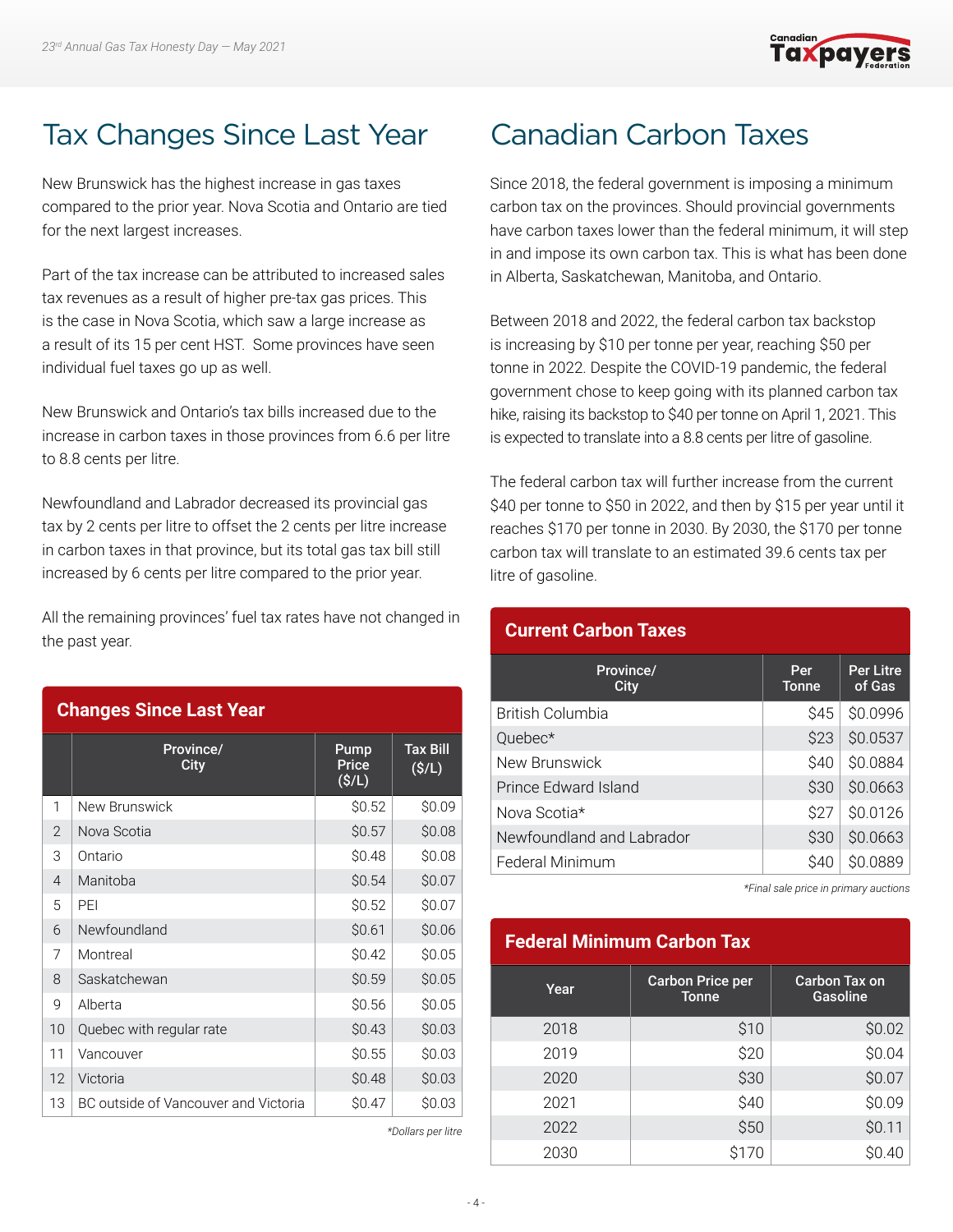

### <span id="page-6-0"></span>Tax-on-Tax

Every time you buy gasoline you are charged tax-on-tax. The government calculates the sales taxes after all the per-litre taxes are added. That means you pay taxes on all the per-litre taxes the government just added to the price. That costs the average Canadian driver an extra 3.3 cents per litre.

#### **Tax-on-Tax**

| Province/<br>City                       | Federal<br>Tax-on-Tax | <b>Provincial</b><br>Tax-on-Tax | <b>Total</b><br>Tax-on-Tax |
|-----------------------------------------|-----------------------|---------------------------------|----------------------------|
| Vancouver                               | \$0.023               | \$0.000                         | \$0.023                    |
| Victoria                                | \$0.020               | \$0.000                         | \$0.020                    |
| BC outside of Vancouver<br>and Victoria | \$0.017               | \$0.000                         | \$0.017                    |
| Alberta                                 | \$0.016               | \$0.000                         | \$0.016                    |
| Saskatchewan                            | \$0.017               | \$0.000                         | \$0.017                    |
| Manitoba                                | \$0.016               | \$0.000                         | \$0.016                    |
| Ontario                                 | \$0.017               | \$0.027                         | \$0.044                    |
| Montreal                                | \$0.019               | \$0.037                         | \$0.056                    |
| Quebec with regular rate                | \$0.016               | \$0.032                         | \$0.048                    |
| New Brunswick                           | \$0.015               | \$0.030                         | \$0.045                    |
| PFI                                     | \$0.013               | \$0.025                         | \$0.038                    |
| Nova Scotia                             | \$0.013               | \$0.027                         | \$0.040                    |
| Newfoundland and<br>Labrador            | \$0.016               | \$0.031                         | \$0.047                    |
| Canada                                  | \$0.017               | \$0.016                         | \$0.033                    |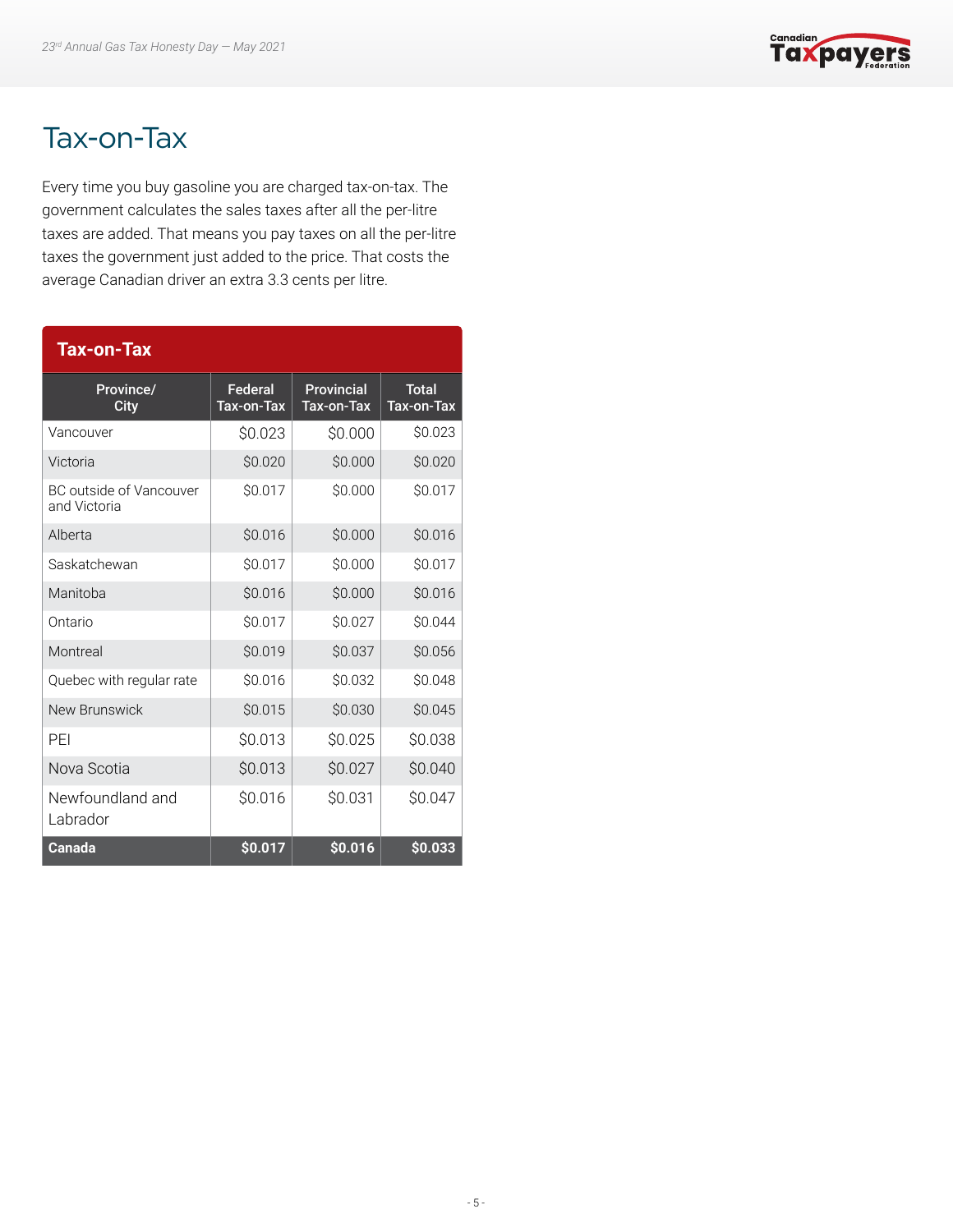

## <span id="page-7-0"></span>Tax Breakdown

#### Gasoline

Taxes can account for up to 42 per cent of the pump price. You won't see all the taxes on your receipt, but you may be paying up to six different taxes. This is the tax breakdown you won't see on your receipt.

| <b>Gasoline Tax Breakdown (\$/L)</b>    |                                        |               |                       |                                       |                              |                             |                            |            |  |
|-----------------------------------------|----------------------------------------|---------------|-----------------------|---------------------------------------|------------------------------|-----------------------------|----------------------------|------------|--|
| Province/<br><b>City</b>                | <b>Provincial</b><br><b>Excise Tax</b> | Carbon<br>Tax | <b>Transit</b><br>Tax | <b>Provincial</b><br><b>Sales Tax</b> | Federal<br><b>Excise Tax</b> | Federal<br><b>Sales Tax</b> | <b>Total</b><br><b>Tax</b> | Tax-On-Tax |  |
| BC outside of Vancouver<br>and Victoria | \$0.145                                | \$0.100       | \$0.000               | \$0.000                               | \$0.100                      | \$0.063                     | \$0.408                    | \$0.017    |  |
| Vancouver                               | \$0.085                                | \$0.100       | \$0.185               | \$0.000                               | \$0.100                      | \$0.072                     | \$0.542                    | \$0.023    |  |
| Victoria                                | \$0.145                                | \$0.100       | \$0.055               | \$0.000                               | \$0.100                      | \$0.071                     | \$0.470                    | \$0.020    |  |
| Alberta                                 | \$0.130                                | \$0.088       | \$0.000               | \$0.000                               | \$0.100                      | \$0.058                     | \$0.376                    | \$0.016    |  |
| Saskatchewan                            | \$0.150                                | \$0.088       | \$0.000               | \$0.000                               | \$0.100                      | \$0.061                     | \$0.399                    | \$0.017    |  |
| Manitoba                                | \$0.140                                | \$0.088       | \$0.000               | \$0.000                               | \$0.100                      | \$0.058                     | \$0.386                    | \$0.016    |  |
| Ontario                                 | \$0.147                                | \$0.088       | \$0.000               | \$0.090                               | \$0.100                      | \$0.056                     | \$0.481                    | \$0.044    |  |
| Quebec with regular rate                | \$0.192                                | \$0.054       | \$0.000               | \$0.109                               | \$0.100                      | \$0.054                     | \$0.509                    | \$0.048    |  |
| Montreal                                | \$0.192                                | \$0.054       | \$0.030               | \$0.111                               | \$0.100                      | \$0.056                     | \$0.543                    | \$0.056    |  |
| New Brunswick                           | \$0.109                                | \$0.088       | \$0.000               | \$0.110                               | \$0.100                      | \$0.055                     | \$0.462                    | \$0.045    |  |
| PEI                                     | \$0.085                                | \$0.066       | \$0.000               | \$0.110                               | \$0.100                      | \$0.055                     | \$0.415                    | \$0.038    |  |
| Nova Scotia                             | \$0.155                                | \$0.013       | \$0.000               | \$0.110                               | \$0.100                      | \$0.055                     | \$0.432                    | \$0.040    |  |
| Newfoundland                            | \$0.145                                | \$0.066       | \$0.000               | \$0.124                               | \$0.100                      | \$0.062                     | \$0.498                    | \$0.047    |  |
| <b>Canada</b>                           | \$0.140                                | \$0.076       | \$0.021               | \$0.059                               | \$0.100                      | \$0.060                     | \$0.455                    | \$0.033    |  |

#### **Diesel Tax Breakdown (\$/L)**

| Province/<br><b>City</b> | <b>Provincial</b><br><b>Excise Tax</b> | Carbon<br><b>Tax</b> | <b>Transit</b><br><b>Tax</b> | <b>Provincial</b><br><b>Sales Tax</b> | Federal<br><b>Excise Tax</b> | Federal<br><b>Sales Tax</b> | <b>Total</b><br><b>Tax</b> | Tax-On-Tax |
|--------------------------|----------------------------------------|----------------------|------------------------------|---------------------------------------|------------------------------|-----------------------------|----------------------------|------------|
| <b>British Columbia</b>  | \$0.150                                | \$0.117              | \$0.000                      | \$0.000                               | \$0.040                      | \$0.046                     | \$0.353                    | \$0.015    |
| Vancouver                | \$0.090                                | \$0.117              | \$0.185                      | \$0.000                               | \$0.040                      | \$0.044                     | \$0.476                    | \$0.022    |
| Victoria                 | \$0.150                                | \$0.117              | \$0.055                      | \$0.000                               | \$0.040                      | \$0.045                     | \$0.407                    | \$0.018    |
| Alberta                  | \$0.130                                | \$0.107              | \$0.000                      | \$0.000                               | \$0.040                      | \$0.043                     | \$0.320                    | \$0.014    |
| Saskatchewan             | \$0.150                                | \$0.107              | \$0.000                      | \$0.000                               | \$0.040                      | \$0.043                     | \$0.340                    | \$0.015    |
| Manitoba                 | \$0.140                                | \$0.107              | \$0.000                      | \$0.000                               | \$0.040                      | \$0.045                     | \$0.332                    | \$0.014    |
| Ontario                  | \$0.143                                | \$0.107              | \$0.000                      | \$0.062                               | \$0.040                      | \$0.039                     | \$0.391                    | \$0.038    |
| Quebec with regular rate | \$0.202                                | \$0.068              | \$0.000                      | \$0.081                               | \$0.040                      | \$0.040                     | \$0.432                    | \$0.046    |
| Montreal                 | \$0.202                                | \$0.068              | \$0.000                      | \$0.079                               | \$0.040                      | \$0.040                     | \$0.429                    | \$0.046    |
| New Brunswick            | \$0.155                                | \$0.107              | \$0.000                      | \$0.006                               | \$0.040                      | \$0.039                     | \$0.347                    | \$0.045    |
| PEI                      | \$0.142                                | \$0.081              | \$0.000                      | \$0.081                               | \$0.040                      | \$0.040                     | \$0.384                    | \$0.039    |
| Nova Scotia              | \$0.154                                | \$0.016              | \$0.000                      | \$0.080                               | \$0.040                      | \$0.040                     | \$0.330                    | \$0.032    |
| Newfoundland             | \$0.165                                | \$0.081              | \$0.000                      | \$0.090                               | \$0.040                      | \$0.045                     | \$0.420                    | \$0.043    |
| Canada                   | \$0.152                                | \$0.092              | \$0.018                      | \$0.037                               | \$0.040                      | \$0.042                     | \$0.382                    | \$0.030    |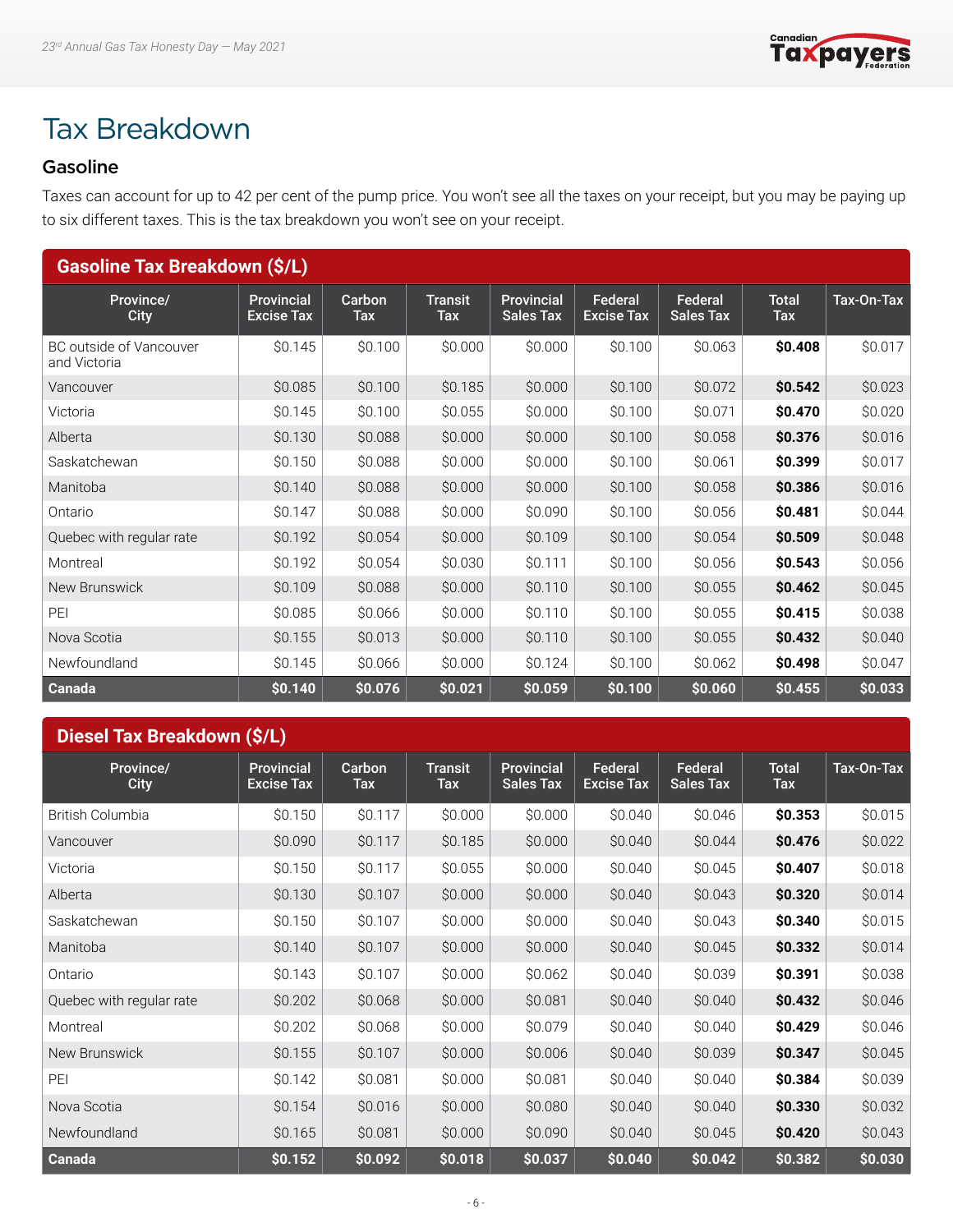

## <span id="page-8-0"></span>Tax per Fill-Up

The average tax for a 64-litre fill-up in Canada is a bit over \$29, including over \$2 in tax on tax.

| Tax on a 64 Litre Fill-Up            |                   |                                   |                                |                   |                  |                    |  |  |  |
|--------------------------------------|-------------------|-----------------------------------|--------------------------------|-------------------|------------------|--------------------|--|--|--|
| <b>Province/City</b>                 | <b>Before Tax</b> | <b>Provincial</b><br><b>Taxes</b> | <b>Federal</b><br><b>Taxes</b> | <b>Tax-on-Tax</b> | <b>Total Tax</b> | <b>Total Price</b> |  |  |  |
| BC outside of Vancouver and Victoria | \$58.73           | \$15.65                           | \$10.44                        | \$1.50            | \$26.09          | \$84.82            |  |  |  |
| Vancouver                            | \$62.66           | \$23.65                           | \$11.04                        | \$1.50            | \$34.69          | \$97.35            |  |  |  |
| Victoria                             | \$64.83           | \$19.17                           | \$10.92                        | \$1.50            | \$30.09          | \$94.93            |  |  |  |
| Alberta                              | \$53.44           | \$13.95                           | \$10.09                        | \$1.02            | \$24.04          | \$77.48            |  |  |  |
| Saskatchewan                         | \$59.62           | \$15.23                           | \$10.29                        | \$1.08            | \$25.52          | \$85.14            |  |  |  |
| Manitoba                             | \$53.54           | \$14.59                           | \$10.13                        | \$1.05            | \$24.72          | \$78.26            |  |  |  |
| Ontario                              | \$50.31           | \$20.78                           | \$9.99                         | \$2.79            | \$30.77          | \$81.09            |  |  |  |
| Quebec with regular rate             | \$49.15           | \$22.68                           | \$9.89                         | \$3.08            | \$32.57          | \$81.72            |  |  |  |
| Montreal                             | \$47.44           | \$24.78                           | \$9.97                         | \$3.08            | \$34.75          | \$82.19            |  |  |  |
| New Brunswick                        | \$51.30           | \$19.64                           | \$9.92                         | \$2.85            | \$29.56          | \$80.86            |  |  |  |
| PEI                                  | \$54.08           | \$16.68                           | \$9.91                         | \$2.41            | \$26.59          | \$80.67            |  |  |  |
| Nova Scotia                          | \$52.93           | \$17.74                           | \$9.90                         | \$2.57            | \$27.64          | \$80.57            |  |  |  |
| Newfoundland                         | \$59.61           | \$21.48                           | \$10.38                        | \$2.99            | \$31.85          | \$91.46            |  |  |  |
| Canada                               | \$55.20           | \$18.93                           | \$10.22                        | \$2.11            | \$29.15          | \$84.35            |  |  |  |

## Methodology Notes

Prices are based on Kent Marketing Services Limited's data for April 2021. <http://charting.kentgroupltd.com/>